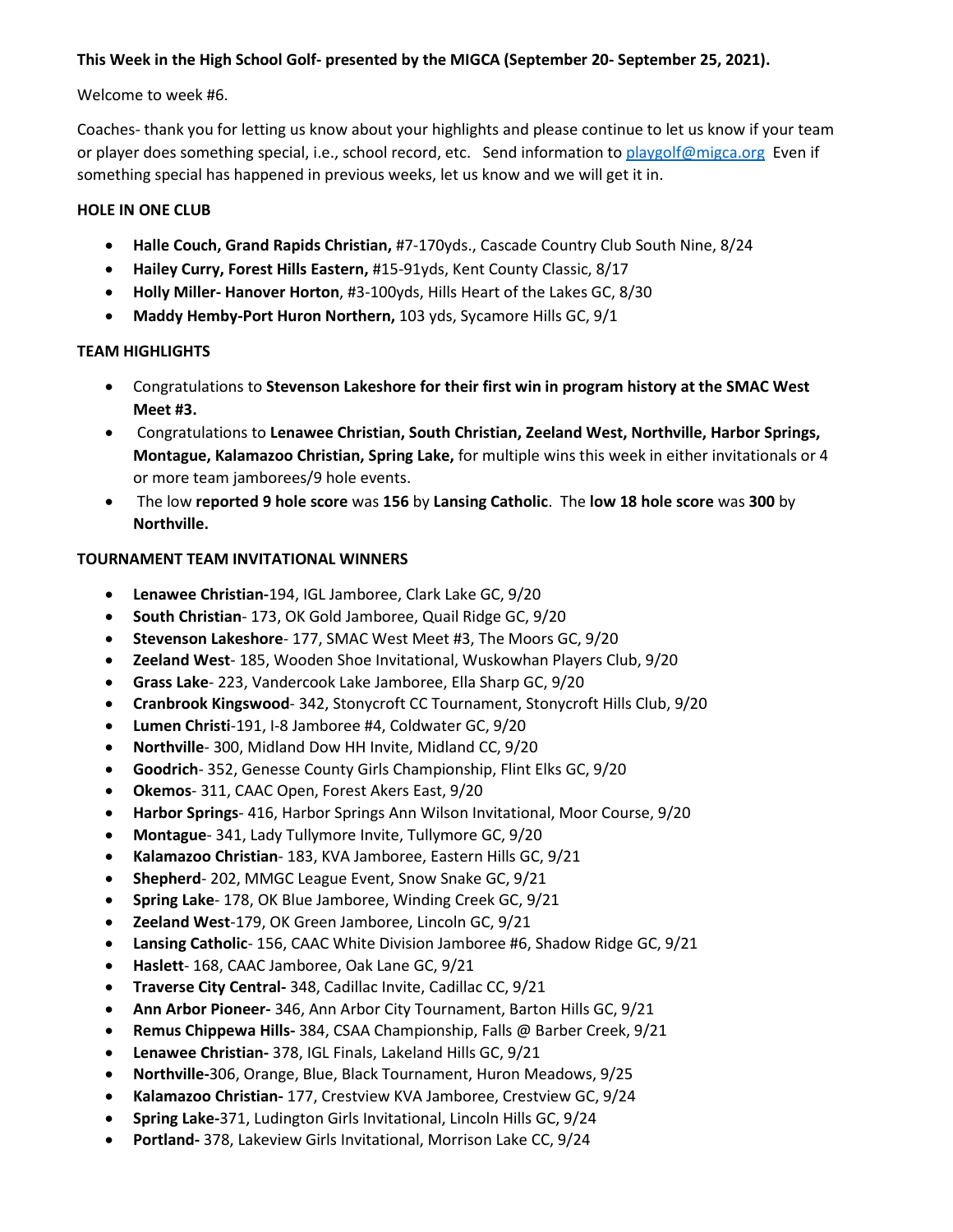- **Coopersville-** 183, Jamboree #8, Mines Golf Club, 9/23
- **Rockford-** 161, OK Red Jamboree #6, Pigeon Creek GC, 9/23
- **Grand Rapids Christian-** 183, OK White Jamboree, Quail Ridge, 9/23
- **Byron Center-**168, East Grand Rapids Jamboree, Kent CC, 9/22
- **Rockford-** 163, OK Red Jamboree #5, North Kent GC, 9/22
- **South Christian** 175, OK Gold Jamboree, Railside GC, 9/22
- **Harbor Springs** 392, Belvedere Invite, Belvedere CC, 9/22
- **Montague** 345, City Tournament, Stonegate GC, 9/22

## **INDIVIDUAL HIGHLIGHTS**

- **KT Leinwand, Portage Northern, 35**, (2 Birdies), West Event #3, The Moors GC, 9/20
- **Adai Maki, Ann Arbor Skyline**, **35**, (1 Birdie), SEC Quad, Pine View GC, 9/20
- **Bridget Boczar, Plymouth**, **67** (4 Birdies), Midland Dow HH Invite, Midland CC, 9/20
- **Allison Cui, Okemos, 68**, (6 Birdies), CAAC Open, Forest Akers East, 9/20
- **Hannah Robinson, Charlotte, 70,** (5 Birdies), CAAC Open, Forest Akers East, 9/20 . *This ties the school record which she set earlier this season.*
- **Megha Vallabhaneni, Northville,71** (4 Birdies), Orange, Blue, Black Invite, Huron Meadows, 9/25
- **Macie Elzinga, Byron Center, 34,** (2 Birdies), East Grand Rapids Jamboree, Kent CC, 9/22
- **Jessica Jolly, Rockford, 34,** (2 Birdies), OK Red Jamboree #5, North Kent GC, 9/22

# **TOURNAMENT MEDALISTS (Invitationals or 9 hole jamborees)**

- **Logan Bentley, Brooklyn Columbia Central,** 41, IGL Jamboree, Clark Lake GC, 9/20
- **Ava Wisinski, Grand Rapids Catholic Central,** 40, OK Gold Jamboree, Quail Ridge GC, 9/20
- **KT Leinwand, Portage Northern, 35**, SMAC West Event #3, The Moors GC, 9/20
- **Rylee Smith, Zeeland West,** 40, Wuskowhan Players Club, 9/20
- **Rachel Fay, St. Catherine of Siena Academy,** 79, Stonycroft Hills Club, 9/20
- **Sydnie Redovich, Parma Western**, 40, I-8 Jamboree #4, Coldwater GC, 9/20
- **Bridget Boczar, Plymouth**, **67**, Midland Dow HH Invite, Midland CC, 9/20
- **Kate Brody, Grand Blanc**, 79, Genesse County Girls Championship, Flint Elks GC, 9/20
- **Allison Cui, Okemos, 68**, CAAC Open, Forest Akers East, 9/20
- **Hannah Robinson, Charlotte, 70,** CAAC Open, Forest Akers East, 9/20
- **Grace Slocum, St. Francis,** 72, Harbor Springs Ann Wilson Invitational, Moor GC, 9/20
- **Orianna Bylsma, Montague,** 80, Lady Tullymore Invite, Tullymore GC, 9/20
- **Sydney Barnes, South Haven,** 41, KVA Jamboree, Eastern Hills GC, 9/21
- **Tori Shark, Pinconning,** 45, MMGC League Event, Snow Snake GC, 9/21
- **Lauren Davis, Coopersville,** 37, OK Blue Jamboree, Winding Creek GC, 9/21
- **Carly Lukens, Zeeland East,** 39, OK Green Jamboree, Lincoln GC, 9/21
- **Amanda Melling, Lansing Catholic,** 36, CAAC White Division Jamboree #6, Shadow Ridge GC, 9/21
- **Mina Yoo, Haslett,** 41, CAAC Jamboree, Oak Lane GC, 9/21
- **Ainslee Hewitt, Traverse City West,** 78, Cadillac Invite, Cadillac CC, 9/21
- **Madison Allen, Remus Chippewa Hills**, 85, CSAA Championship, Falls @ Barber Creek, 9/21
- **Logan Bentley, Brooklyn Columbia Central,** 81, IGL Championship, Lakeland Hills GC, 9/21
- **Megha Vallabhaneni, Northville, 71,** Orange, Blue, Black Invitational, Huron Meadows, 9/25
- **Kylie Gernaat, Kalamazoo Christian,** 40, Crestview KVA Jamboree, Crestview GC, 9/24
- **Karli Vanduinen, Whitehall,** 78, Ludington Girls Invitational, Lincoln Hills GC, 9/24
- **Annika Scott, Fowlerville,** 85, Lakeview Girls Invitational, Morrison Lake CC, 9/24
- **Marissa Langlois, Coopersville,** 42, Jamboree #8, The Mines GC, 9/23
- **Elise Fennel, East Kentwood,** 35, OK Red Jamboree #6, Pigeon Creek GC, 9/23